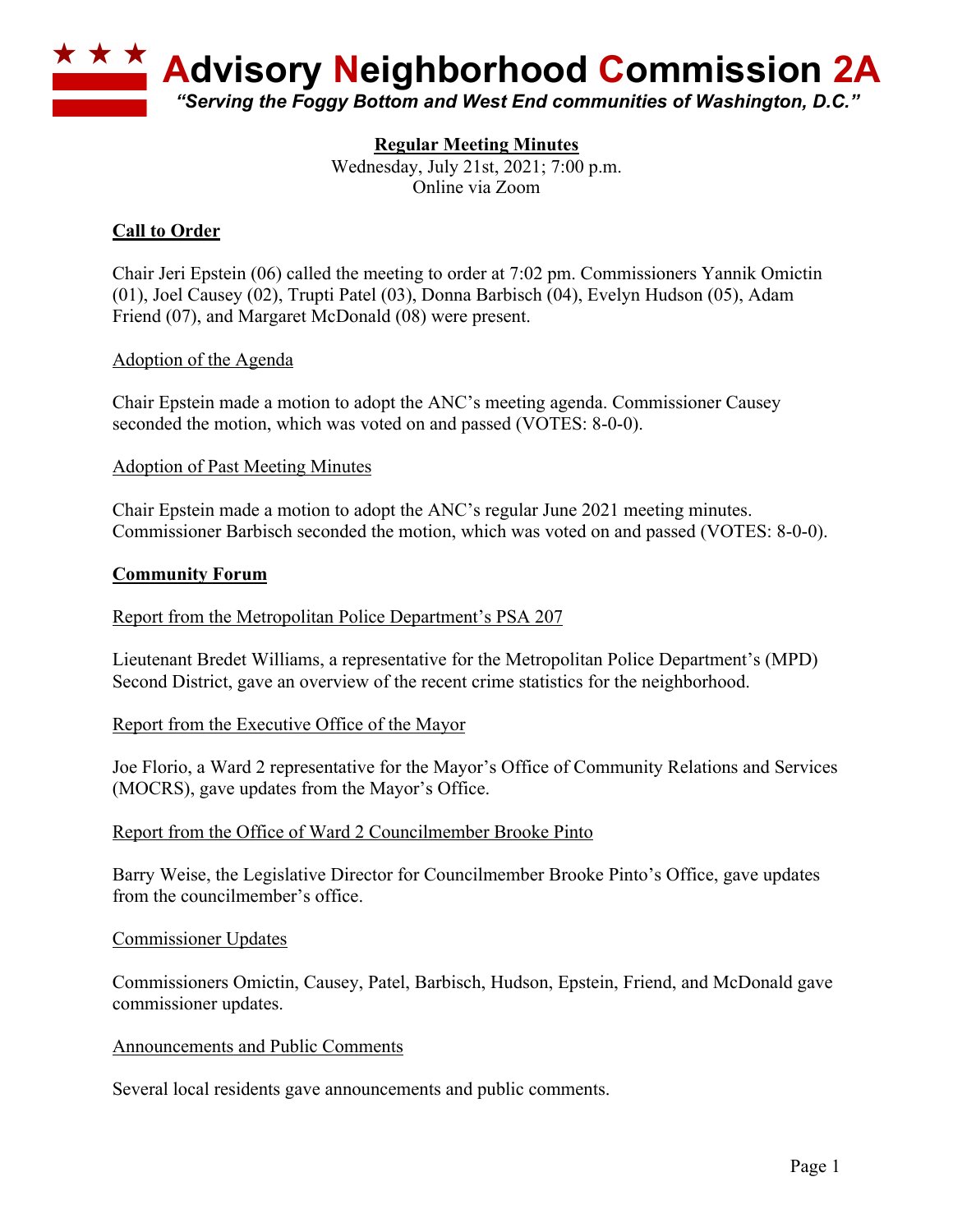# **General Agenda**

Presentation by Wayne Turnage, Deputy Mayor for Health and Human Services, Regarding the Mayor's Proposed FY 2022 Budget

Wayne Turnage, the Deputy Mayor for Health and Human Services, gave a presentation regarding the Mayor's proposed FY 2022 budget and answered questions from commissioners and meeting attendees.

Presentation by Pepco Regarding an Upcoming Voltage Survey on Snow's Court, Hughes Mews, the 800 and 900 Blocks of 25th Street, and the 2400 and 2500 Blocks of Eye Street NW

Linda Greenan, an External Affairs Manager for Pepco, and Aaron Dorsey, a Member for ART Engineering, gave a presentation regarding an upcoming voltage survey on Snow's Court, Hughes Mews, the 800 and 900 blocks of 25th Street, and the 2400 and 2500 blocks of Eye Street NW.

Presentation by Denise Snyder, Executive Director of the Foggy Bottom West End Village, Regarding the Organization's Outreach Efforts

Denise Snyder, the Executive Director of the Foggy Bottom West End Village (FBWEV), and C.B. Wooldridge, a board member for the organization, gave a presentation regarding the organization's outreach efforts.

Consideration of a Resolution Regarding a Proposed Beautification of Virginia Avenue from Rock Creek Parkway to G Street NW

Commissioner Barbisch made a motion to adopt a proposed resolution regarding the matter. Commissioner Friend seconded the motion, which was voted on and passed (VOTES: 8-0-0). The resolution reads as follows:

WHEREAS, Virginia Avenue, NW, from Rock Creek & Potomac Parkway ("the Parkway") to G Street, NW, serves as a major arterial for commuters, visitors to the waterfront and residents living nearby;

WHEREAS, the DC Department of Transportation (DDOT) has recently undertaken projects to enhance and activate Virginia Avenue from the Parkway to G Street, including a complete resurfacing of the roadway and planning for a protected bike lane project, scheduled for construction in fall 2021;

WHEREAS, several locations nearby or adjacent to this particular area of Virginia Avenue have trees in the median to help beautify and enhance those areas, including the 700 block of New Hampshire Avenue and the 2500 & 2600 blocks of K Street, NW;

THEREFORE, ANC 2A calls upon DDOT to fund and construct a beautification of Virginia Avenue from the Parkway to G Street, to include the planning for and planting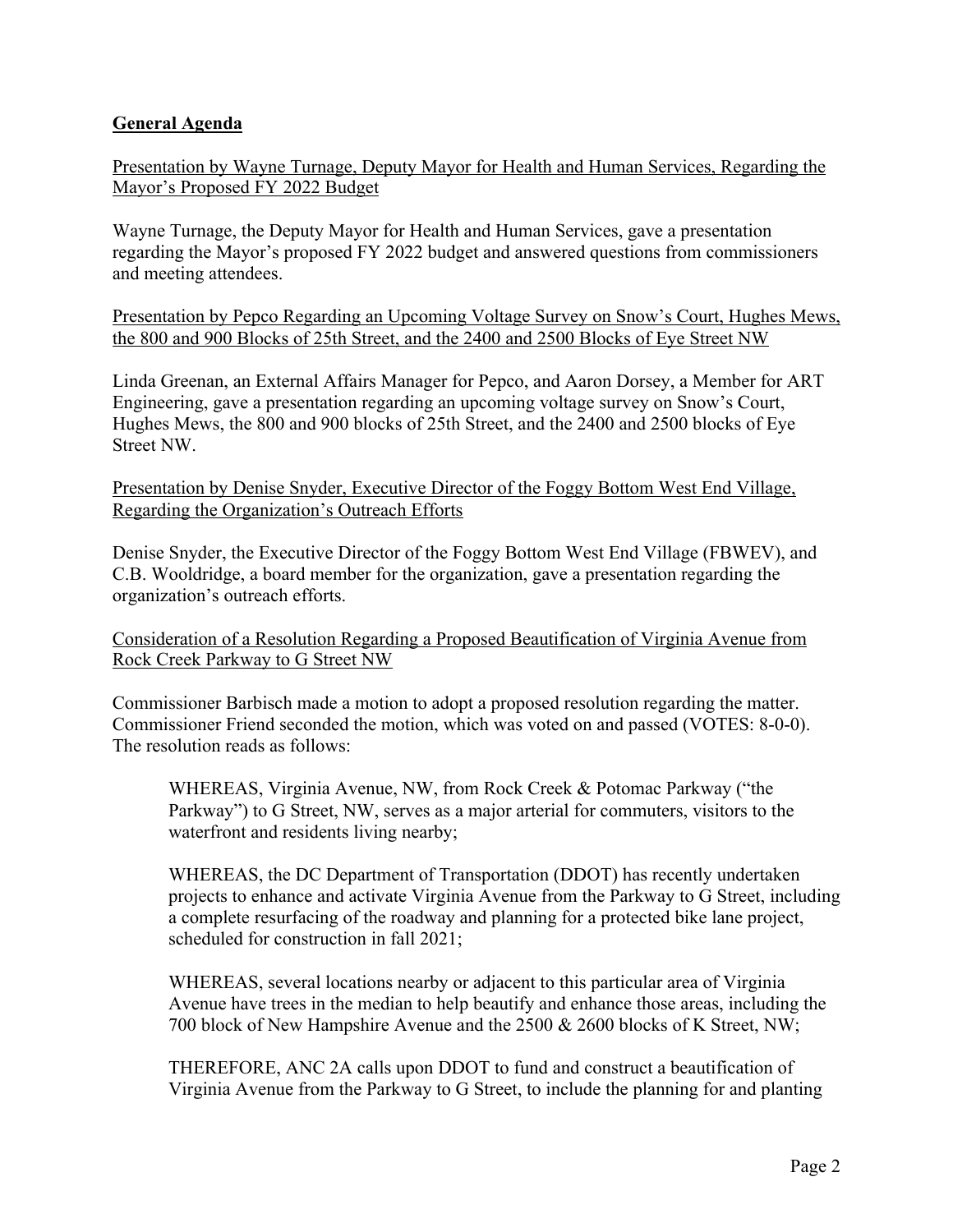of trees in the median. The trees should be chosen from DDOT's Green Infrastructure Plant List and should be from native species, with low spread and long bloom time.

# **Matters Before the Alcoholic Beverage Regulation Administration**

The Setting – Application for a New Retailer's Class "C" Tavern License at 2512 Pennsylvania Avenue NW

Commissioner Patel made a motion to adopt a proposed resolution regarding the matter. Chair Epstein seconded the motion, which was voted on and passed (VOTES: 8-0-0). The resolution reads as follows:

ANC 2A protests The Setting's application for a new Retailer's Class "C" Tavern license at 2512 Pennsylvania Avenue NW based on the adverse impact on the peace, order, and quiet of the neighborhood.

Bottles – Application for a New Retailer's Class "C" Tavern License at 2500 Pennsylvania Avenue NW

*The Commission delayed consideration of this matter until the ANC's regular September 2021 meeting.*

Presentation Regarding an Upcoming Alcoholic Beverage License Application for ExPat at 2000 Pennsylvania Avenue NW

Benjamin Sislen, the Chief Executive Officer of ExPat Hospitality, and Jonas Singer, the Chief Financial Officer of ExPat Hospitality, gave a presentation regarding an upcoming alcoholic beverage license application for ExPat at 2000 Pennsylvania Avenue NW.

## **Matters Before the Public Space Committee**

Public Space Application by Flower Child for New, Un-Enclosed Sidewalk Café with 9 Tables, 36 Seats, and 5 Umbrellas at 2112 Pennsylvania Avenue NW

Chair Epstein made a motion to adopt a proposed resolution regarding the matter. Commissioner Causey seconded the motion, which was voted on and passed (VOTES: 6-0-0). The resolution reads as follows:

ANC 2A supports Flower Child's public space application for new, un-enclosed sidewalk café at 2112 Pennsylvania Avenue NW.

## **Matters Before the Mayor's Special Events Task Group**

Special Event Application for the Rock 'n' Roll Half Marathon on Saturday, November 13th, 2021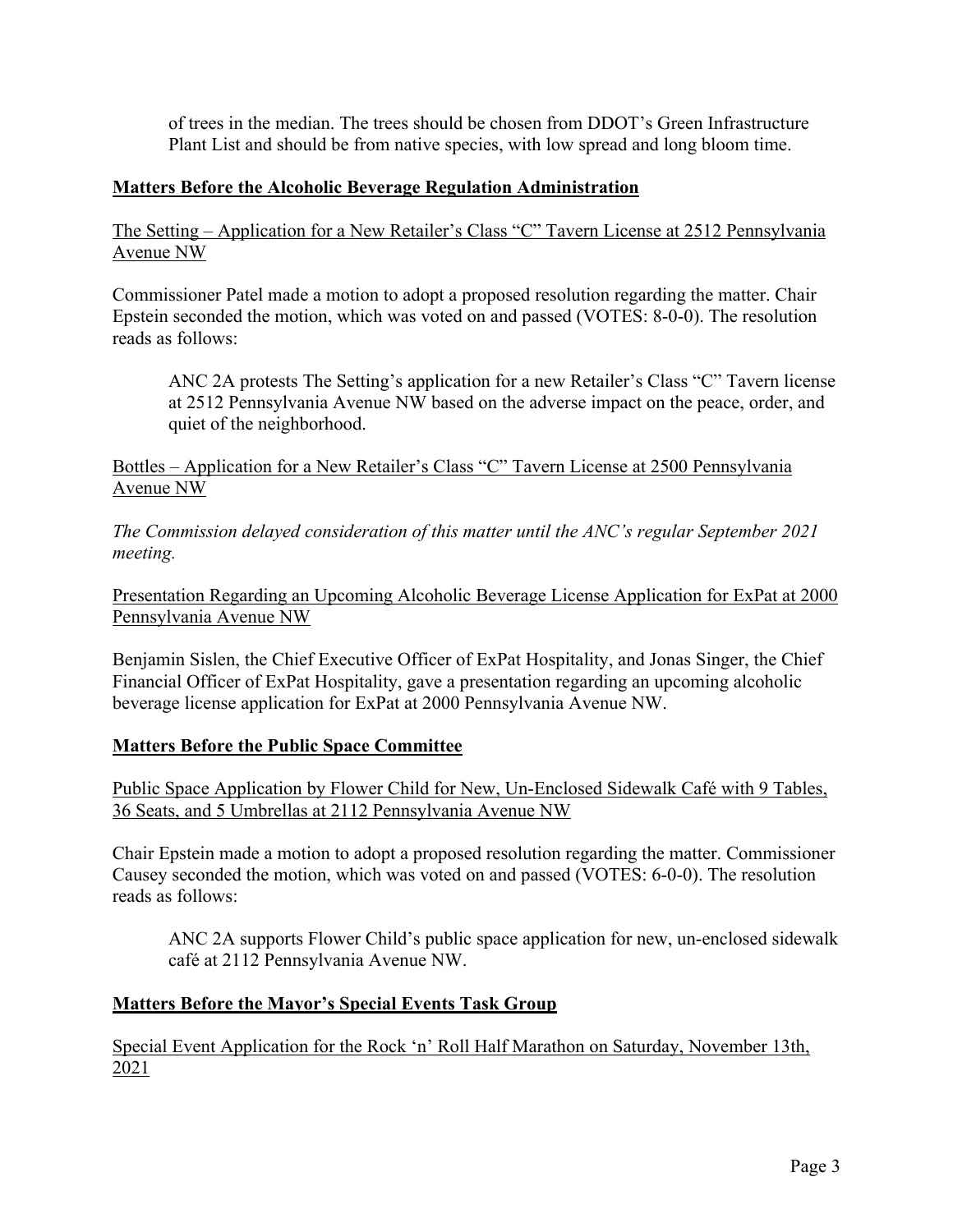Chair Epstein made a motion to adopt a proposed resolution regarding the matter. Commissioner Omictin seconded the motion, which was voted on and passed (VOTES: 6-0-0). The resolution reads as follows:

ANC 2A supports the special event application for the Rock 'n' Roll Half Marathon on Saturday, November 13th, 2021.

## Special Event Application for the DC Bike Ride on Saturday, September 25th, 2021

Commissioner Omictin made a motion to adopt a proposed resolution regarding the matter. Commissioner Causey seconded the motion, which was voted on and passed (VOTES: 6-0-0). The resolution reads as follows:

ANC 2A supports the special event application for the DC Bike Ride on Saturday, September 25th, 2021.

## **Matters Before the District Department of Transportation**

Consideration of a Resolution Regarding the Proposed Extension of the DC Circulator's Dupont Circle – Georgetown – Rosslyn Route to U Street NW and Howard University

Commissioner Omictin made a motion to adopt a proposed resolution regarding the matter. Commissioner Patel seconded the motion, which was voted on and passed (VOTES: 6-0-0). The resolution reads as follows:

WHEREAS, the District Department of Transportation (DDOT) is soliciting feedback on proposed extensions of DC Circulator service, in particular of the Rosslyn – Dupont Circle (RS-DP) bus route, which contains four stops in ANC 2A,

WHEREAS, stable and affordable access to schools, hospitals, cultural centers, parks, and shops via public transit is an essential component of public safety, public health, and economic development, and

WHEREAS, at present, public transit infrastructure in DC does not efficiently connect northern Virginia, Dupont Circle, and Shaw to one another, requiring several transfers between Metrorail lines and/or Metrobus lines.

THEREFORE, BE IT RESOLVED that ANC 2A supports the extension of the RS-DP DC Circulator route to the Shaw neighborhood, and further expresses its support for Alternative 2, which contains the closest proposed stop to Howard University Hospital and Howard University.

BE IT FURTHER RESOLVED that ANC 2A strongly supports extensions of DC Circulator routes to transit-lacking majority-Black and Brown neighborhoods, especially proposed extensions into Ward 7.

## **Adjournment**